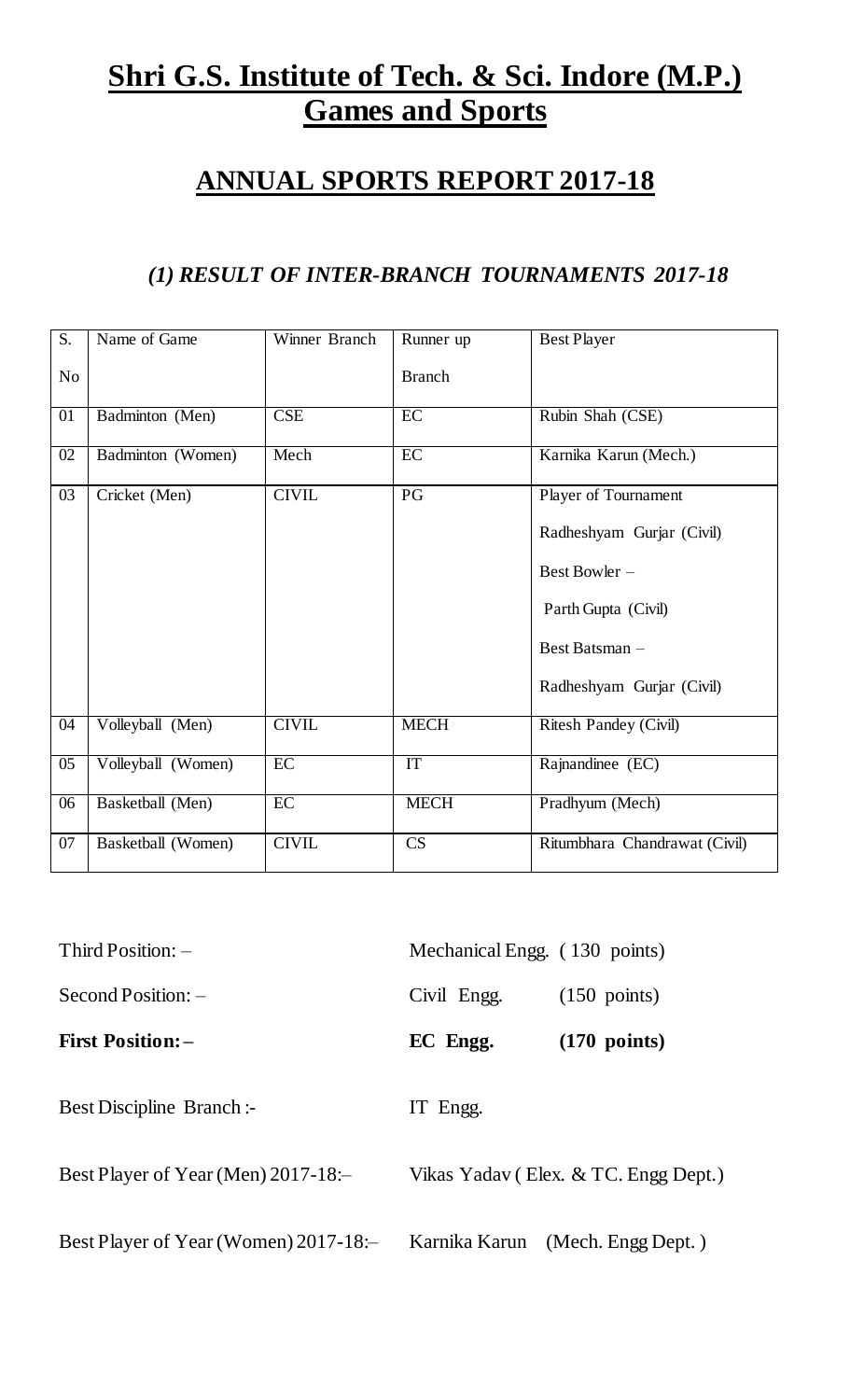#### *2. STUDENTS SPORTS COMMITTEE 2017-18* CORE COMMITTEE

| Post                  | Name                      | <b>Branch</b> |
|-----------------------|---------------------------|---------------|
| President             | Vikash Yadav              | EC            |
| Secretary             | Soumya Barla              | <b>IT</b>     |
| Core committee Member | Pushpraj Singh            | Mech          |
| Core committee Member | Shri Neha Bhanu           | M.pharma      |
| Core committee Member | Ankita Goyal              | <b>IT</b>     |
| Core committee Member | Sarthak Jhudeley          | EC            |
| Core committee Member | <b>Uday Singh Rajpoot</b> | IP            |

## BRANCH SPORTS REPRESENTATIVES

| <b>Branch</b>          | <b>BOYS</b>       |                    |
|------------------------|-------------------|--------------------|
|                        | Name              | Name               |
| Civil Engg.            | Radheshyam Gurjar | Sikha Singh        |
| Mech. Engg.            | Rohit Rai         | Ayushi Kulhade     |
| Electical Engg.        | Ajay Kishor       | Ashwini Bandod     |
| Instru. Engg           | Rajesh Jamra      | Ananya Das Gupta   |
| T.C Engg.              | Rohit Dawar       | Pooja Barde        |
| I.T.Engg.              | Shyamveer Gurjar  | Aishwarya Rajpoot  |
| I.P Engg               | Rahul Sherke      | Anubhuti Chourasia |
| Computer Engg          | Parth Natu        | Sonam Verma        |
| <b>Biomedical Engg</b> | Tarun Lalawat     | Raufia Jafari      |
| Pharmacy               | Akshay Pamecha    | Pratiksha Rote     |
| P.G. Course            | Akash Sharma      | Aditi Yadav        |

### *3. Achievement of Institute Teams in RGPV/DAVV Inter Collegiate Tournaments*

| S.N. | Game          | Organized by         | Achievements      |
|------|---------------|----------------------|-------------------|
| 01   | Netball $(W)$ | <b>SIMS INDORE</b>   | Winner            |
| 02   | Chess(M)      | <b>CDGI</b> Indore   | Winner            |
| 03   | Badminton (M) | <b>SGSITS Indore</b> | Winner            |
| 04   | Badminton (W) | <b>SGSITS Indore</b> | Winner            |
| 05   | Taekwondo (W) | <b>SGSITS Indore</b> | <b>Gold Medal</b> |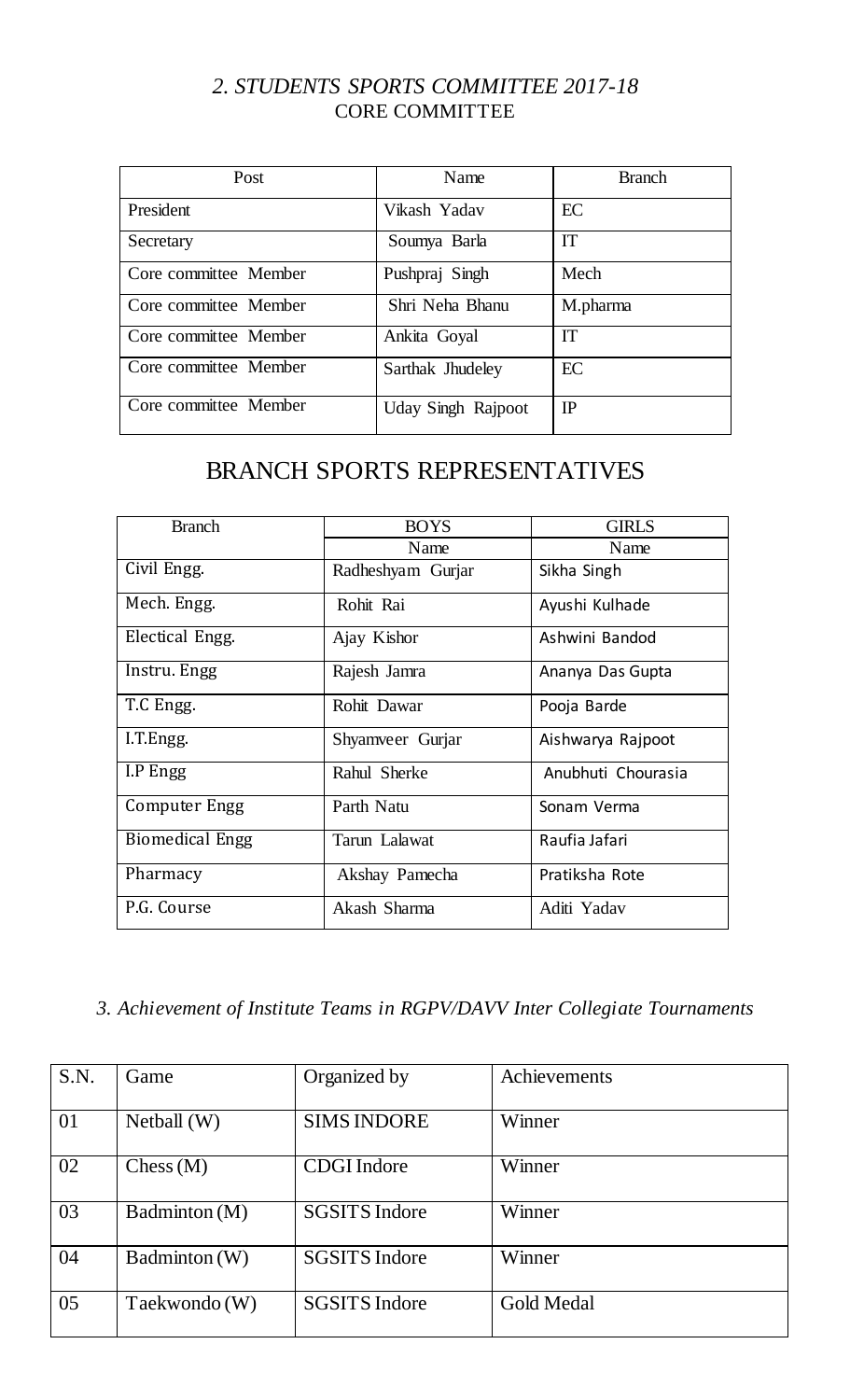| 06 | Swimming (M)         | Malwa Inst. Indore | <b>Gold Medal</b>        |
|----|----------------------|--------------------|--------------------------|
| 07 | Volleyball (M)       | <b>LNCT</b> Indore | Runner up                |
|    | Volleyball (W)       | <b>LNCT</b> Indore | Runner up                |
| 08 | <b>Athletics</b>     | <b>JIT Borawan</b> | Runner up                |
| 09 | Netball $(M)$        | <b>SIMS</b> Indore | Winner                   |
| 10 | Kho Kho $(M)$        | <b>CDGI</b> Indore | First                    |
| 11 | Basketbll (M)        | <b>SIMS</b> Indore | Runner up                |
|    | Basketball (W)       | <b>SIMS</b> Indore | First                    |
| 12 | Football             | <b>MIT</b> Indore  | Runner up                |
| 13 | <b>Cross Country</b> | <b>JIT Borawa</b>  | 2 <sup>nd</sup> Position |

*4. Achievement of Institute Teams in State Level Inter Collegiate Tournaments* 

| S.N. | Game        | Organized by        | Achievements |
|------|-------------|---------------------|--------------|
|      | Cricket (M) | <b>SATI Vidisha</b> | Runner Up    |

## *5. Following players of our Institute represented Indore Nodal in RGPV State Level Tournament*

| S.N. | Game                 | Selected Player of Our Institute in Indore Nodal |
|------|----------------------|--------------------------------------------------|
| 01   | Badminton $(M & W)$  | Parth Natu (CSE)                                 |
|      |                      | Tanay Goyal(IP)                                  |
|      |                      | Rubin Shah (CSE)                                 |
|      |                      | Rachit Raj Dangi (IP)                            |
|      |                      | Karnika Karun (Mech)                             |
| 02   | Cross Counrty (M &W) | Rajesh Jamra (EI)                                |
|      |                      | Chetan (EC)                                      |
|      |                      | Sanjana Dehriya (IT)                             |
|      |                      | Dimpal Parmar                                    |
| 03   | Volleyball (M & W)   | Shrineha Bhanu (B.Pharmacy)                      |
|      |                      | Rajnandinee Gokhe (EC)                           |
|      |                      | Nehal Jain (IT)                                  |
|      |                      | Ritik Gupta (CSE)                                |
|      |                      | Shivam Asati(Mech)                               |
|      |                      | Ritesh Pandey(Civil)                             |
| 04   | Football (M)         | Priyanshu Joshi (CSE)                            |
|      |                      | Ankit Thakur (MECH)                              |
|      |                      | Jitendra Singh (MECH)                            |
| 05   | Kho-Kho $(M & W)$    | Vikas Yadav (TC)                                 |
|      |                      | Rohit Gadrya(Civil)                              |
|      |                      | Nitesh Tanwar(Civil)                             |
|      |                      | Rajesh Patel (IT)                                |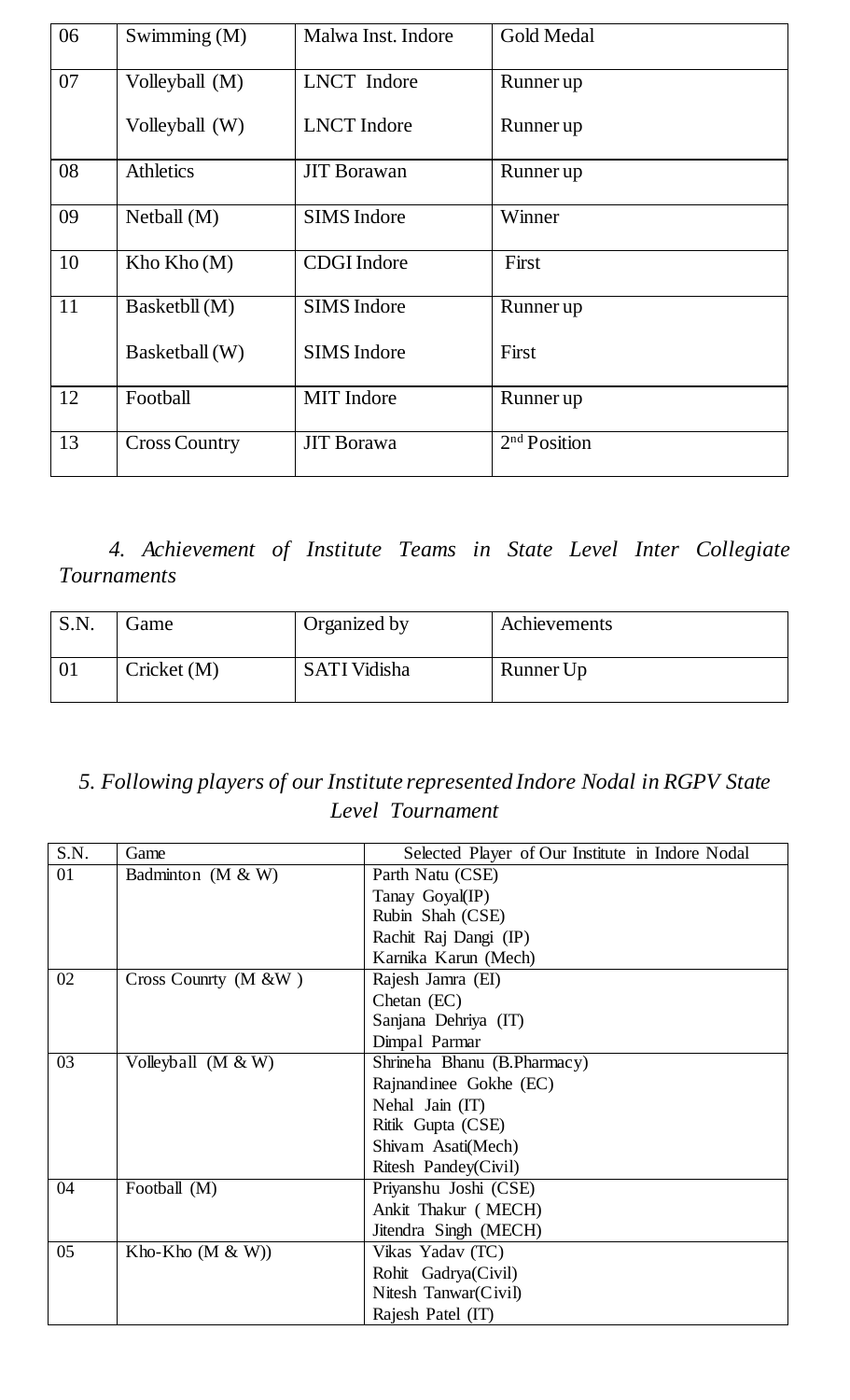|    |                    | Ankita Goyal (IT)             |
|----|--------------------|-------------------------------|
| 06 | Lawn Tennis (M)    | Abhinav Gautam(EC)            |
|    |                    | Robin Sharma ()               |
|    |                    | Praveen Kumawat (EC)          |
|    |                    | Vishwraj Gaur (EE)            |
| 07 | Taikwando (W)      | Nirali Mehta (IT)             |
| 08 | DROP-ROBALL (W)    | Aditi Paliwal(CSE)            |
|    |                    | Ankita Goyal(IT)              |
|    |                    | Shristi Bajpai(EI)            |
|    |                    | Tanishka Pandey(Civil)        |
|    |                    | Urja Bamnotey(IT)             |
|    |                    | Aishwarya Rajpoot (IT)        |
|    |                    | Shristi Dutta (EI)            |
|    |                    | Pallavi Parashar(EC)          |
|    |                    | Raksha Gupta (IT)             |
| 09 | Softball (M & W)   | Satyam Sharma (TC)            |
|    |                    | Owaish khan (CSE)             |
|    |                    | Mayank Pandey (CSE)           |
|    |                    | Vikash Yadav (EC)             |
|    |                    | Ankita Goyal(IT)              |
| 10 | Cricket (M)        |                               |
|    |                    | Akarsh Jain (IPE Engg.)       |
| 11 | Basketball (M&W)   | Ananya Das Gupta (EI)         |
|    |                    | Ritumbhara Chandrawat (Civil) |
|    |                    | Minha Sharma (EC)             |
|    |                    | Akansha Suryawanshi()         |
|    |                    | Krishan Kumar Patel(EC)       |
|    |                    | Sandeep Kumar (EE)            |
|    |                    | Pradhyum(Mech)                |
| 12 | Athletics (M & W)  | Nilesh Kharat(Mech)           |
|    |                    | Vikas Yadav (EC)              |
|    |                    | Rajesh Jamera (EI)            |
|    |                    | Ankita Goyal (IT)             |
|    |                    | Urja Bamnotey(IT)             |
|    |                    | Aishwarya Rajpoot(IT)         |
|    |                    | Pooja Barde (EC)              |
|    |                    | Rajesh Patel (IT)             |
| 13 | Chess $(M)$        | Gaurav Kohad (EI)             |
|    |                    | Vasu Shukla (EE)              |
|    |                    | Aditya Dutta(BM)              |
|    |                    | Kajal Shrivastava (CSE)       |
| 14 | Yoga (M)           | Rajesh Jamra (EI)             |
|    |                    | Vikas Yadav (EC)              |
|    |                    | Subhanshu Gour(EC)            |
|    |                    |                               |
| 15 | Hockey $(M)$       | Vipul Bamnotey ()             |
|    |                    | Masnandan Singh (Mech)        |
|    |                    | Alok Singh Tomar (Civil)      |
|    |                    | Kapil Singh Kushwah (Civil)   |
| 16 | Handball $(M & W)$ | Rohit Dawar (EC)              |
|    |                    | Priyanshu Bamouriya (EC)      |
|    |                    | Pooja Barde (EC)              |
|    |                    | Pratiksha Rote(B.pharma)      |
|    |                    | Shrushti Bajpai (EI)          |
| 17 | Baseball (M & W)   | Ankita Goyal (IT)             |
|    |                    | Urja Bamnoty (IT)             |
|    |                    | Vasudha Bangad (IT)           |
|    |                    | Aishwrya Singh Rajpoot (IT)   |
|    |                    | Rohit Dawar (EC)              |
|    |                    |                               |
|    |                    | Vikas Yadav (EC)              |
|    |                    | Rohit Rai (Mech)              |
| 18 | Netball $(M & W)$  | Minha Sharma                  |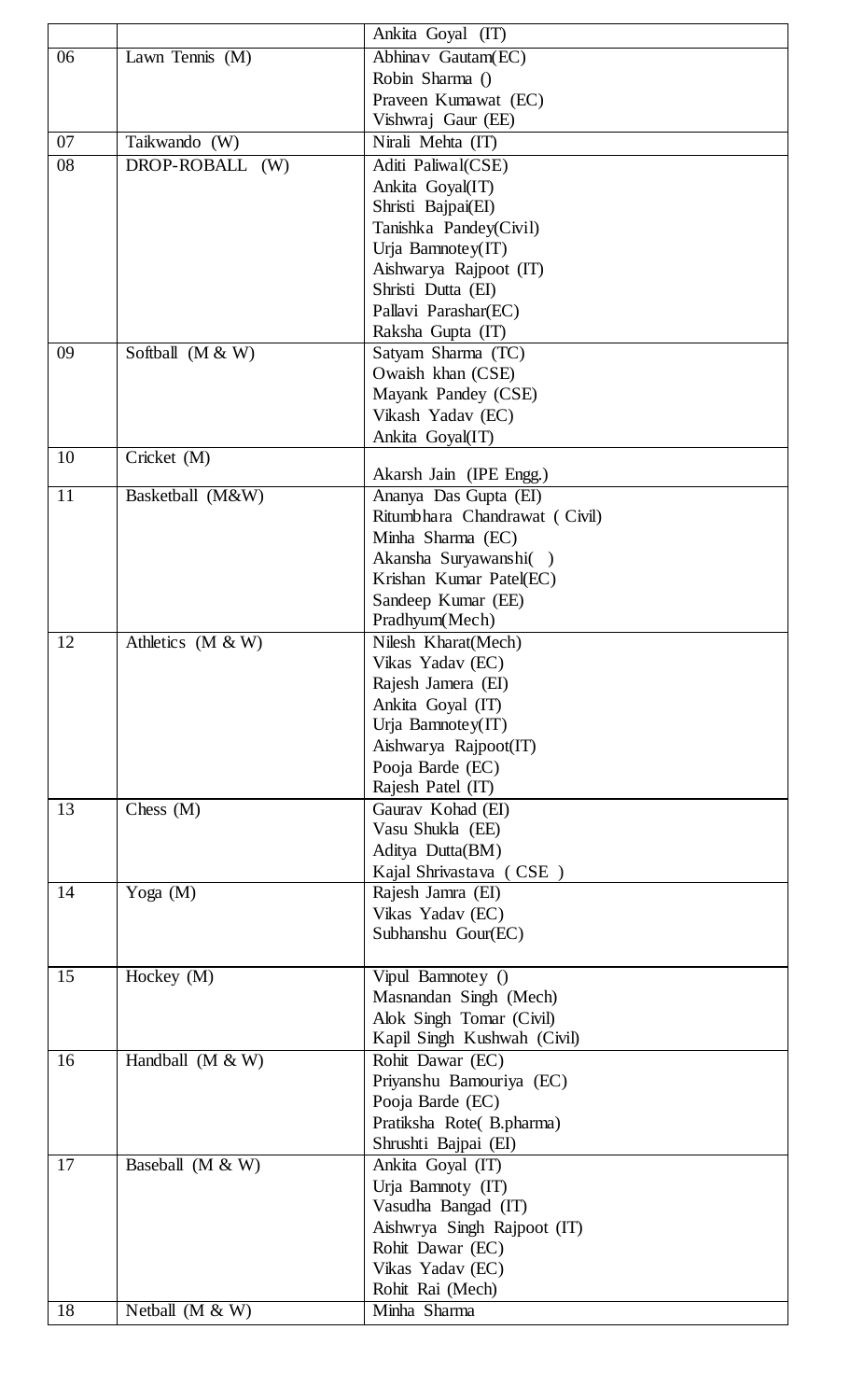|    |                 | Karnika Karun          |
|----|-----------------|------------------------|
|    |                 | Akansha Suryawanshi    |
|    |                 | Krishan Kumar Patel    |
|    |                 | Salar Ali Zaidi        |
|    |                 | Sandeep Kumar          |
|    |                 | Ravi Bhushan Sharma    |
|    |                 | Yash Jaiswal           |
| 19 | DROP ROBAll (M) | Vikash Yadav (EC)      |
|    |                 | Rohit Dawar (EC)       |
|    |                 | Rajesh Jamra (EI)      |
|    |                 | Ashish Phalwadiya (EC) |
|    |                 | Satyam sharma (EC)     |
|    |                 | Owais Khan(CSE)        |
|    |                 | Mayank Pandey(EC)      |
|    |                 | Radhakishan Jat (Mech) |
|    |                 | Sunil Mandloi (Mech)   |
|    |                 | Rajesh Patel (IT)      |
|    |                 | Rohit Rai(Mech)        |
|    |                 | Subhanshu Gour(EC)     |
| 20 | Lawn Tennis     |                        |

*6. Following players of our Institute represented Madhya Pradesh & RGPV in Inter University Tournament, bringing good name to our institute:*

| S.N.            | Name of Players       | <b>Branch</b>   | Name of Game         | Remark             |
|-----------------|-----------------------|-----------------|----------------------|--------------------|
| $\mathbf{1}$    | Rajesh Jamra          | E               | Throwball            | Madhya Pradesh     |
| $\overline{2}$  | Raksha Gupta          | IT              | Throwball            | Madhya Pradesh     |
| $\overline{3}$  | Sanjana Dehriya       | IT              | Throwball            | Madhya Pradesh     |
| $\overline{4}$  | <b>Dimpal Parmar</b>  | $\overline{EI}$ | Throwball            | Madhya Pradesh     |
| $\overline{5}$  | Shristi Bajpai        | $\overline{EI}$ | Throwball            | Madhya Pradesh     |
| $\overline{6}$  | Pallavi Parashar      | <b>TC</b>       | Throwball            | Madhya Pradesh     |
| $\overline{7}$  | Ravi Sharma           | <b>EE</b>       | Netball              | Madhya Pradesh     |
| $\overline{8}$  | Yash Jaiswal          | EI              | Netball              | Madhya Pradesh     |
| $\overline{9}$  | <b>Ashutosh Mehra</b> | <b>CIVIL</b>    | Netball              | Madhya Pradesh     |
| $\overline{10}$ | Minha Sharma          | EC              | Netball              | Madhya Pradesh     |
| $\overline{11}$ | Karnika Karun         | <b>MECH</b>     | Netball              | Madhya Pradesh     |
| 12              | Ankita Goyal          | IT              | Softball             | <b>RGPV</b> Bhopal |
| 13              | Vikas Yadav           | EC              | Softball             | <b>RGPV</b> Bhopal |
| $\overline{14}$ | Rubin Shah            | <b>CSE</b>      | Badminton            | <b>RGPV</b> Bhopal |
| $\overline{15}$ | Karnika Karun         | Mech            | Badminton            | <b>RGPV</b> Bhopal |
| 16              | Rajesh Jamra          | EI              | <b>Cross Country</b> | <b>RGPV</b> Bhopal |